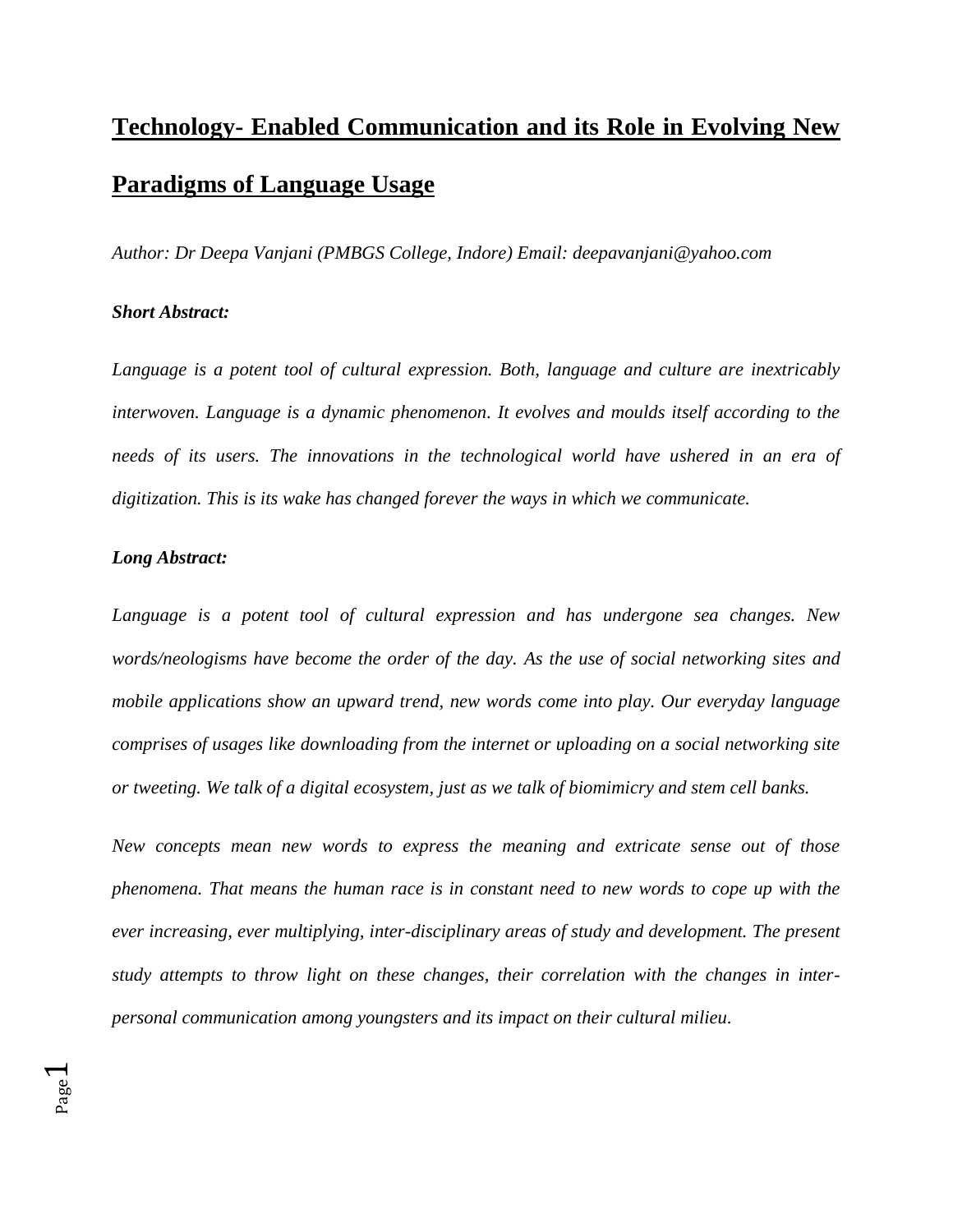**Key words:** Neologisms, evolving language, cultural expression, social changes, technological advancements, overlapping disciplines.

"A new word," said philosopher Ludwig Wittgenstein, "is like a fresh seed sown on the ground of the discussion." (1929).

Language is a potent identity marker. It is also a symbol of power and authority. In the novel 'Disgrace' by JM Coetzee, there is a scene in which the protagonists Lucy, David and Petrus are in a party which has been hosted by Petrus, with the setting being post-apartheid Africa. David and Lucy are the only Whites among them all. While Lucy chooses to speak in the native language Xhosa in order to belong, Peturs's wife responds to her in English, the language of the colonizers, the language of authotiry. The scene has lingered on in my memory long after having read the novel.

In the current scenario, with the digital divide playing a pivotal role in shaping our social positions, language has become an interesting and rapidly changing phenomenon. New words are being coined and added to the English language more frequently now. Neologisms as we call them are not new. We have had them with us for centuries now. Only now technology has come in to play a major role in their evolution.

Neologisms or coining and usage of new words have always been in practice. A *neology* is, according to Webster's Dictionary, the use of a new word or the use of an existing word but given a new meaning. A neologism is the name for a newly coined term, word, or phrase that may be in the process of entering common use, but has not yet been accepted into mainstream language. Their use in English is recorded at the end of the eighteenth century.

The broad thrust area of the panel has a very interesting aspect. It includes the word creative. Creativity encompasses imagination, inventiveness and originality in its fold. When we talk of emerging trends in communication and combine the same with creativity, we broaden its interpretation and application. When we add to it the technology aspect we take it a step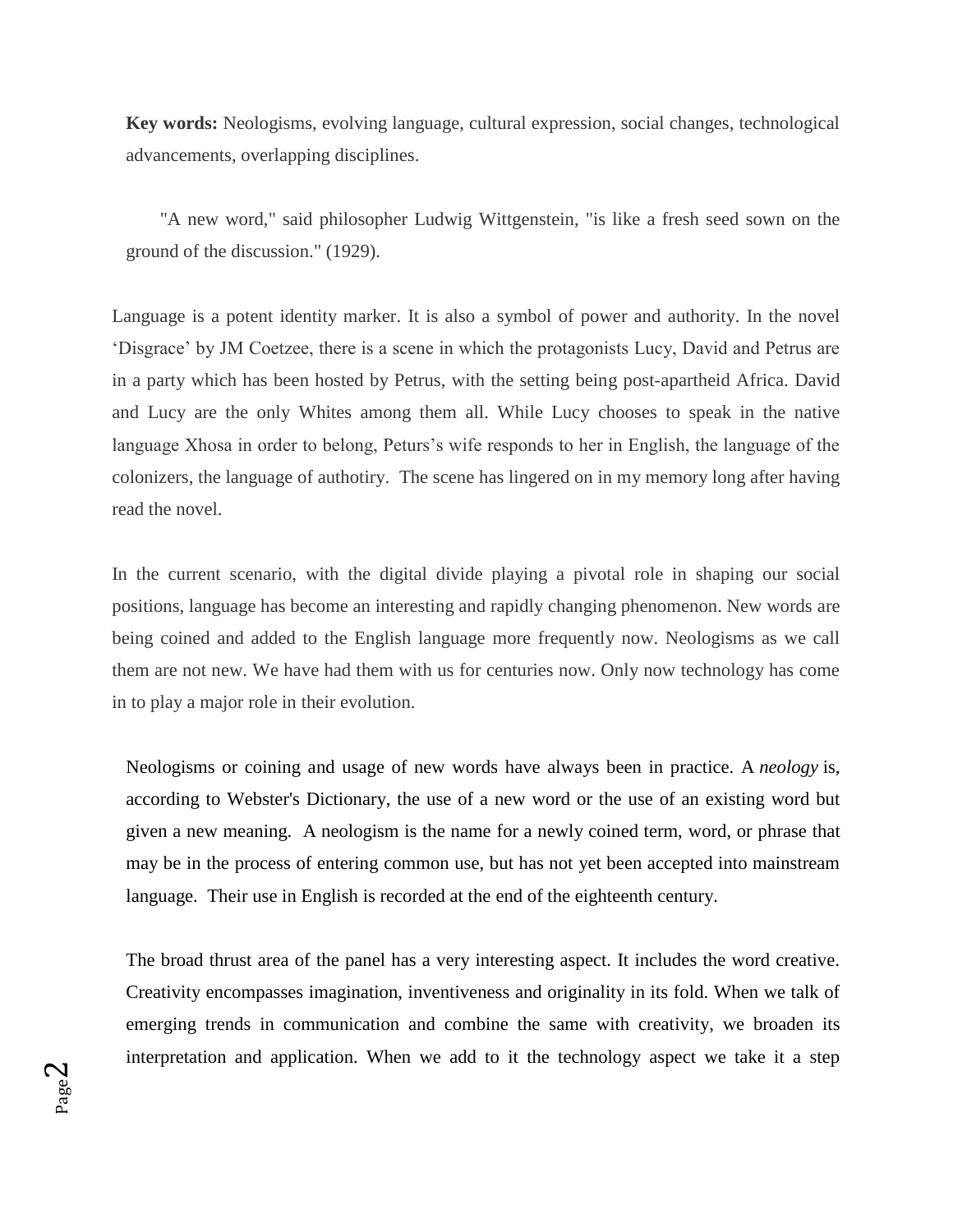further. Language has truly become a combination of ingenuity and imagination with the advent of technological wave.

Rapidly advancing areas of knowledge is bringing in more and more neologisms into usage. Technology has further expedited this occurrence. As communication becomes technology enabled need for new words and phrases is felt all the more. Neologisms would seem to occur at a greater rate in cultures with rapidly changing technologies and with greater means for information dispersal. Similarly as disciplines intermingle and overlap new words are coined with ever increasing pace. Mutation is inevitable.

With 24x7 media availability and internet accessibility the change cannot be prevented and accepting these changes is one important characteristics of language. It's a sign of its vitality and flexibility. Though the conflict between upholders of tradition and the new wave riders is bound to continue, for the former would stand for the chastity of expression going by the law of the book, while the latter would raise the cry of novelty and change and validate their viewpoint. The fact however remains that a living language is fluid; it cannot be fixed or petrified. Nor does any language belong solely to scholars; it is also for the common man, for the man on the street. So instead of regarding them as invasions over the English language they should be ushered in with openness. Thomas Jefferson said, "I am a friend to neology. It is the only way to give to a language, copiousness and euphony."

Internet, social networking sites and mobile phone applications on mobile phones such as Instagram and Whats app and television channels have played a significant role in popularizing neologisms. Google is often used as a verb to search on the World Wide Web, just as Photoshop comes into play for digital manipulation of photographs. And unbelievably, we place our data on the 'cloud' with the advent of cloud computing!

Among recent writers Salman Rushdie and JM Coetzee also have taken recourse to neologisms. Neologisms may come from popular literature in different forms. Sometimes, they are simply taken from a word used in the narrative of a book like for example 'grok' meaning to achieve complete intuitive understanding, from *Stranger in a Strange Land* by Robert A.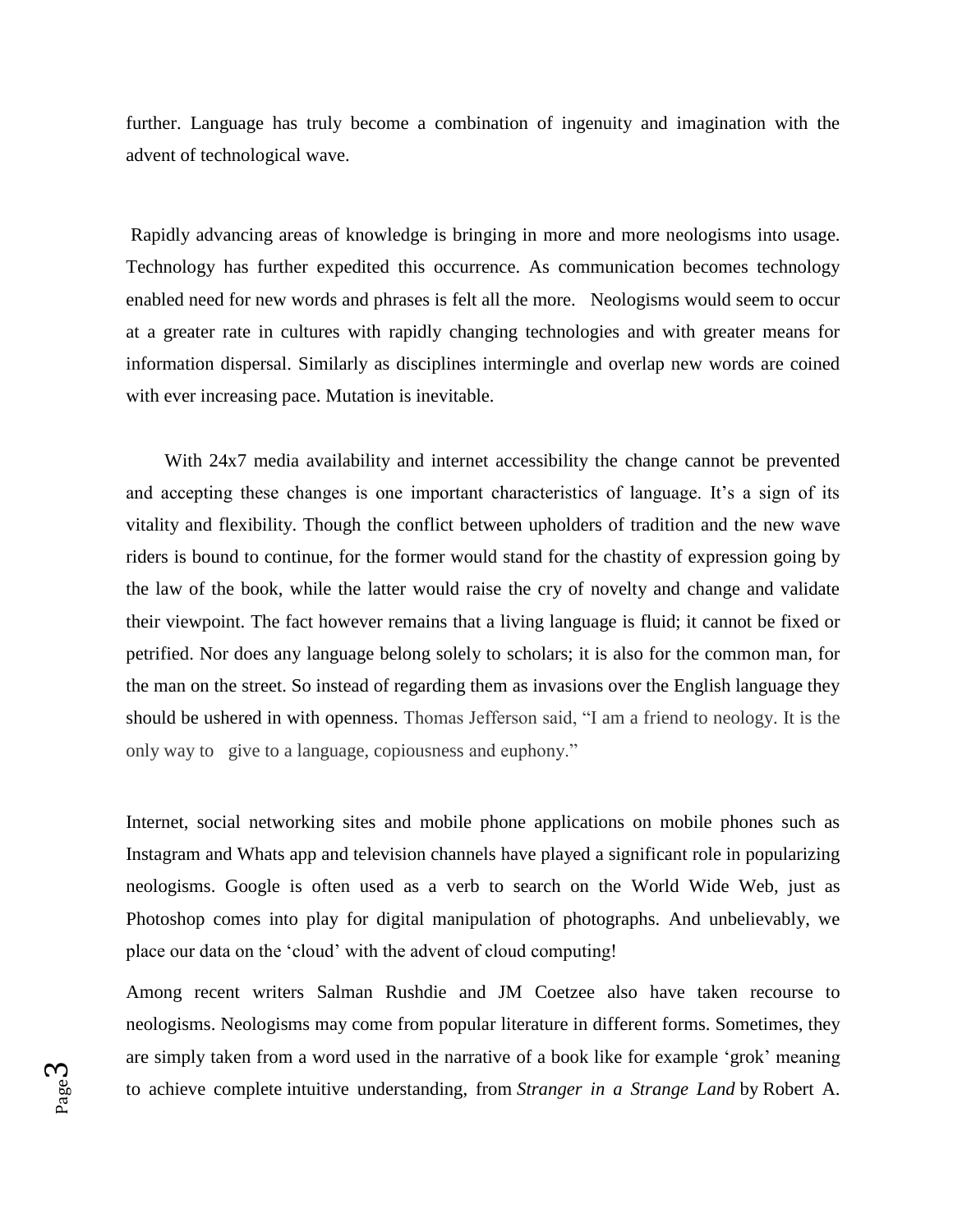Heinlein. Alternatively, the author's name may become the neologism. This includes such words as "Orwellian" from George Orwell and "Kafkaesque" from Franz Kafka, author and philosopher. Another category is words derived from famous characters in literature, such as *quixotic* referring to Don Quixote by Cervantes.

New expressions as 'murky markets' used in CNN business report give language a new dimension. New words and phrases are adding to the existing wealth of language. In the glamour world we have such expressions as 'wardrobe malfunction' and 'Brangelina' used to refer to super couple Brad Pitt and Angelina Jolie.

Emma Brockes article in *The Guardian* carried the headline "How you strike a selfie pose says a lot about you". Selfie, the word that rocked in 2013, is the baby of cell phones with cameras. When we did not have Facebook and Instagram we looked into the camera and smiled to be clicked. Now we pop out cheekbones or pout our lips to strike the best effect, perfected over thousands of self-taken photographs. Justin Bieber has gone a step ahead and has started an app Shots For Me for taking and exchanging selfies. And with US President Barack Obama taking a selfie with the English and Dutch prime ministers during Nelson Mandela's funeral service, the word sky-rocketed to fame. Who could have thought of such words as twerking hitting headlines in the year that just passed and even find way into the Oxford online dictionary? American pop star Miley Cyrus popularized twerking with her stage performance last year. And that's not all. Swag, which according to sources, either is an acronym for 'secretly we are gay' or for the style quotient of a person, hashtag signifying a trending term or concept on social media` and yolo which stands for 'you only live once' have become a rage among social media users.

Abbreviations such as PFA for 'please find attachment' have come into usage. Facebook users use the abbreviation RIP 'rest in peace' for condolences. Others include SOD for segregation of duties, ASAP and ATAP for as soon as possible and as timely as possible. One often comes across references to PwDs or persons with disabilities.

Why is language usage undergoing these changes? The reasons can be more than one. Life today is moving at a pace faster than ever before. Shortened versions for expressions have

Page 4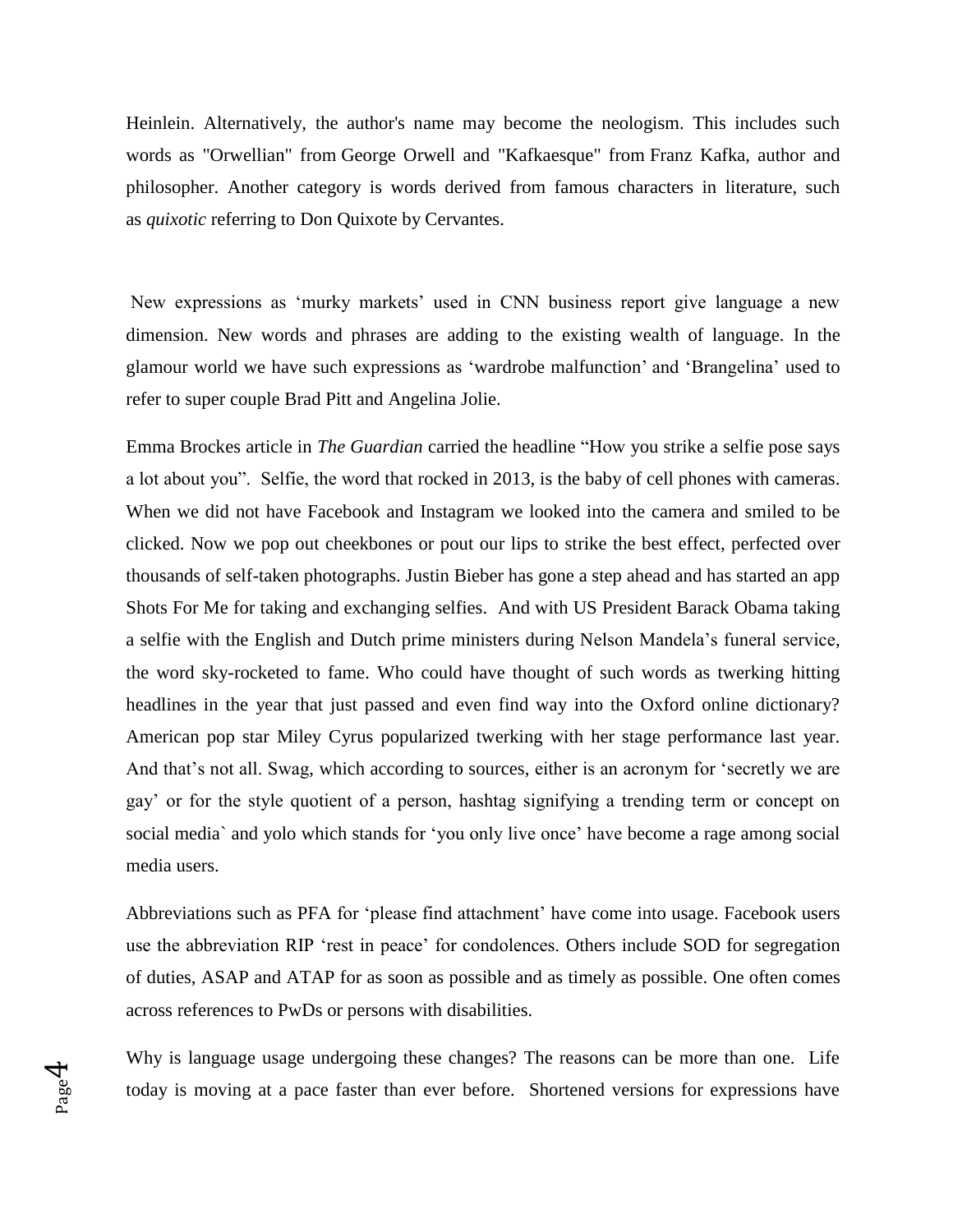therefore gained precedence. Another reason is not to sound obsolete. Professionals and youngsters use them for this reason. Society picks up changes in language and by using them repeatedly the usages gain acceptance. This is what is happening in case of such words and phrases. At the same time society around the world is witnessing a shift in choices and preferences and also the need to voice them. Whereas no one spoke of the rights of gays and lesbians or trans sexual a few decades earlier, such terms as LGBT [Lesbian, Gay, Bi-sexual and Transgender] identities and rights now find frequent expression.

It is interesting to note how particular groups adapt themselves to new words and phrases based on their requirement or the use of a particular media. For instance social media users are fairly accustomed to such terms as twittering on twitter or those using the internet are familiar with the use of Google as a verb to search for something on the internet. In a way this is a kind of homogenizing effect in which groups become interconnected through words. This is all the more true in case of technology enabled communication as these users have been able to create a identity for themselves by using new words and phrases. It's as though we have two sets of people depending on the ability to adapt to neologisms.

With more and more areas of research and studies over-lapping and knowledge becoming interdisciplinary, need for new coinages is also showing a rise. For instance the expression carbon footprints used for emission of carbon vs. a vs. global warming which combines words from two disciplines with footprints having nothing to do with carbon emission. In Australia the word 'solastalgia' is often used for the loss of familiar plants and birds around or any change of landscape and lost environment. It's a blend of 'solacium' [comfort] and 'algia'[pain]. Recent researches in the fields of scientific disciplines have added to our existing wealth of knowledge and systems. To express these concepts new words have come into being, cloud computing and stem cell research, cyberspace and robotics are some examples.

Media is a medium that thrives on innovativeness. In February 2014 CNN broadcast a documentary titled 'Cocoa-Nomics' [a synthesis of cocoa and economics]. If that's not enough there are words like 'yankers' and 'flabbygasted'. Slangs don't lag behind either. 'Hinky' is a police slang for being nervous and uneasy.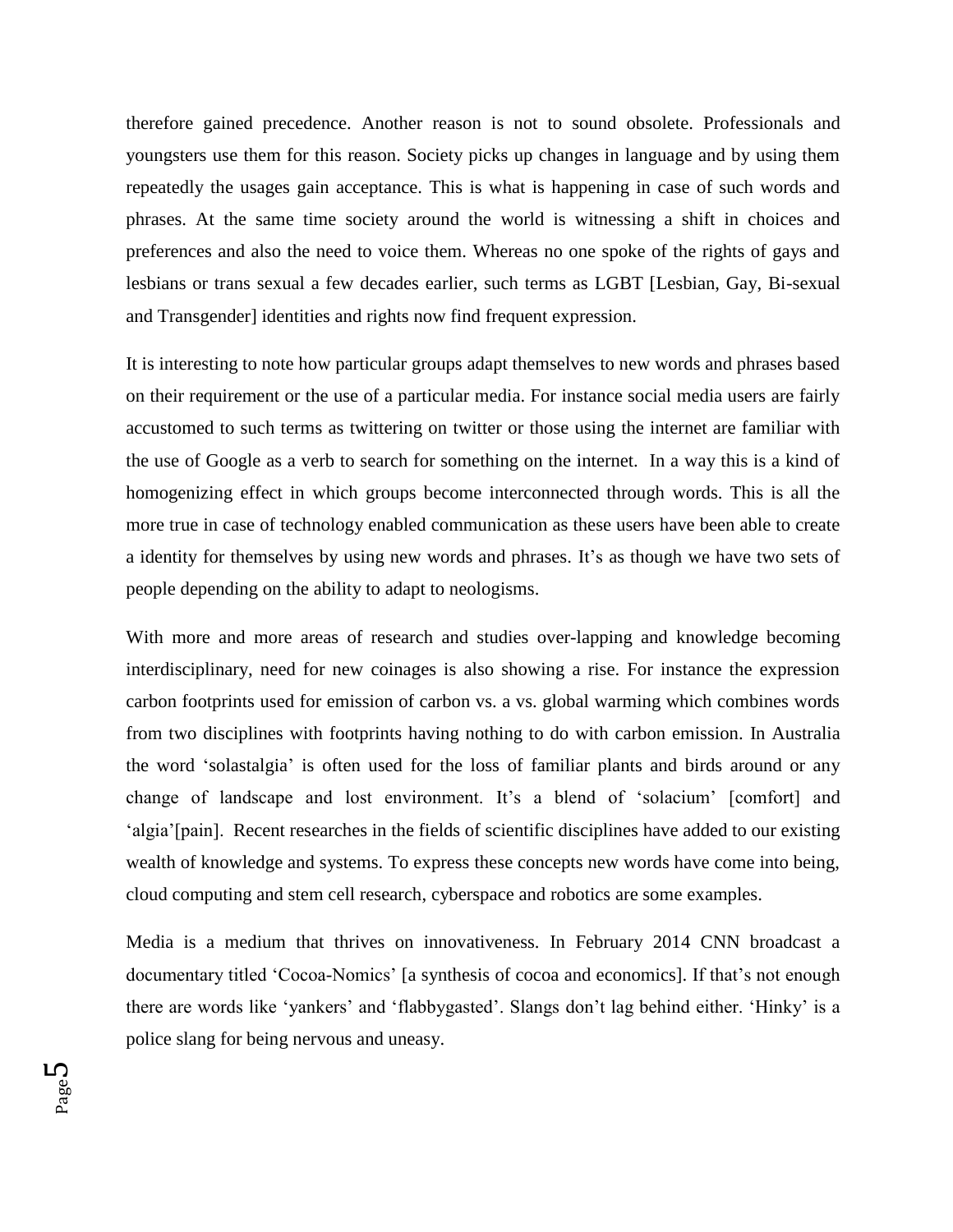Lingustics has its own set of neologisms. Different words have come into use to distinguish between different categories of neologisms. For instance there are snowclones. A snowclone is a neologism for a phrasal template originally defined as "a multi-use, customizable, instantly recognizable, time-worn, quoted or misquoted phrase or sentence that can be used in an entirely open array of different variants." A snowclone conveys information by using a familiar verbal formula and the cultural knowledge of the audience. A variant snowclone may refer to completely different things from the original. The original and the variant express similar relationships and can be understood using the same trope.

A protologism is a newly coined word or phrase possibly in narrow use but not yet acknowledged, while a retronym is a type of neologism that provides a new name for something to differentiate the original from a more recent version. Advances in technology are often responsible for retronym coinage.

Typoglycemia is a neologism given to a recent discovery about the cognitive processes behind reading written text. It is an urban legend/Internet meme that appears to have an element of truth to it.

A neologism may also be a new usage of an existing word, sometimes called a semantic extension. This is distinct from a person's idiolect, their unique patterns of vocabulary, grammar, and pronunciation.

Susie Dent in her book The Language Report refers to such new words as 'intextication' to 'sexiles' and 'gangmasters. She goes on to say, '"Very roughly speaking, there are five primary contributors to the survival of a new word: usefulness, user-friendliness, exposure, the durability of the subject it describes, and its potential associations or extensions. If a new word fulfils these robust criteria it stands a very good chance of inclusion in the modern lexicon."

In any case when using neologisms one needs to be weary for in the enthusiasm to use a new word one may over state and sound ludicrous or may forget that the word is already cliché. The use of neologisms is the question of conformity and individualism. A particular new word may not be used in everyday parlance or its usage confined to a small group of people, but even then it makes an interesting study. Sociolinguistics studies language in relation to society. And "the individual speaker is important in sociolinguistics in much the same way that the